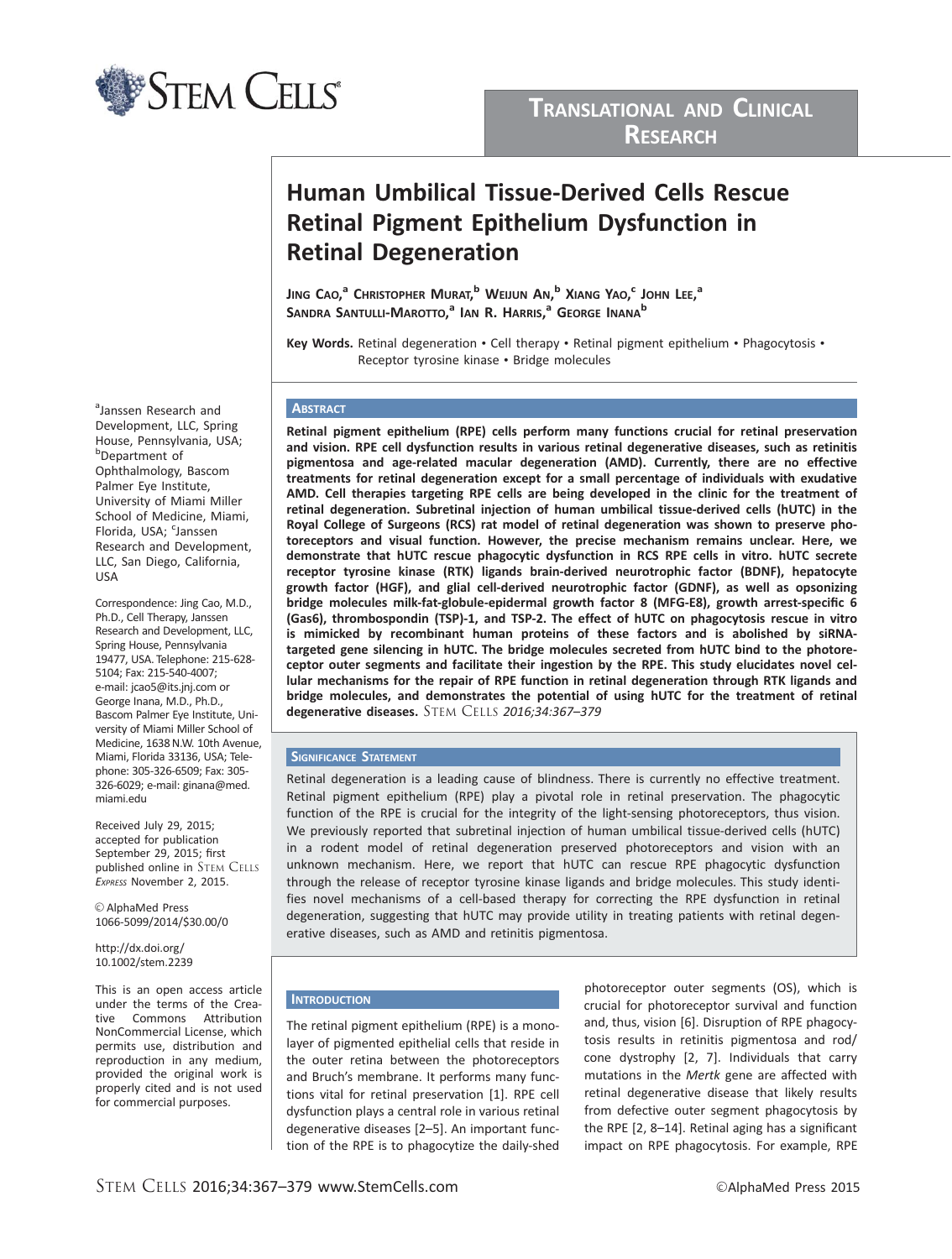phagocytosis reduced dramatically in aged rats [15]. Increased iron accumulation in the RPE of aged animals markedly reduced their phagocytic activity [16]. Therefore, it has been indicated that one of the driving forces of RPE dysfunction is an agedependent phagocytic and metabolic insufficiency of postmitotic RPE cells [17]. With aging, a decline in the RPE phagocytic activity results in the build-up of toxic by-products [18–20]. Among them is lipofuscin which is generated during aging mainly by the incomplete decomposition of phagocytized material from photoreceptor OS in RPE [21–24]. Excessive lipofuscin accumulation is characteristic for RPE aging in the human eye and for various blinding diseases, including age-related macular degeneration (AMD) [25, 26]. Circumstantial evidence shows oxidative stress and free radical damage to the RPE underlie the pathogenesis of AMD by impairing RPE phagocytic function [16, 27–30].

Cell therapies targeting RPE are being developed for the treatment of retinal degeneration. Current preclinical and clinical studies with various cell types are focusing on either replacement or protection of RPE in the diseased retina [31–34]. We reported previously that subretinal injection of human umbilical tissue-derived cells (hUTC) in the Royal College of Surgeons (RCS) rat, a well-established model of retinal degeneration, preserved photoreceptors and visual function apparently through an unknown trophic mechanism [35]. In this study, we investigated the mechanisms of hUTC on retinal and visual preservation in the RCS rat model of retinal degeneration. The rats exhibit a progressive and postnatal loss of vision because of a failure of the RPE cells to ingest shed photoreceptor OS. The phagocytic defect is due to an inherited recessive mutation in the gene expressed in the RPE that encodes the receptor tyrosine kinase (RTK) Mer (MerTK) [36], a member of the RTK superfamily [37]. It has been shown that the underlying function of MerTK in OS ingestion by the RPE is regulation of the cytoskeleton reorganization apparently through activation of phosphoinositide 3 (PI3) kinase and Rho GTPases [38–40]. Both signaling modules are also commonly activated by the signaling of the RTK superfamily [41–43]. Basic fibroblast growth factor (bFGF), a RTK ligand of the FGF receptor family, was shown to rescue the phagocytic activity of cultured RCS RPE cells [44]. These lead to our hypothesis that hUTC may rescue phagocytosis in the RCS RPE through secretion of RTK ligands that bind to the RTKs in the RCS RPE and activate their downstream signaling modules shared by MerTK to compensate for the loss of the MerTK function.

It has been indicated that RPE cells use a molecular mechanism for OS phagocytosis that is highly similar to mechanisms used by other phagocytic cells for clearance of apoptotic cells [45]. Isolated OS possess externalized phosphatidylserine (PS) whose blockade or removal reduces their binding and engulfment by the RPE [46]. The bridge molecules milk-fat-globuleepidermal growth factor 8 (MFG-E8), growth arrest-specific 6 (Gas6), protein S, and thrombospondins (TSPs) all bind to externalized PS on apoptotic cell surfaces [47]. MFG-E8 can then be recognized by the  $\alpha v \beta$ 3 and  $\alpha v \beta$ 5 integrins through its RGD motif [48, 49], Gas6 and protein S by the RTKs of the Axl, Tyro3, and Mer family [50], and the TSPs by CD36 in conjunction with integrins  $\alpha \nu \beta$ 3 and  $\alpha \nu \beta$ 5 [51]. Similarly, the RPE membrane receptors, integrin  $\alpha \nu \beta$ 5, MerTK, and CD36 participate in OS recognition and internalization through secreted MFG-E8, Gas6, and protein S by the RPE [45]. Gas6 and protein S are also the RTK ligands for MerTK and have been shown to promote phagocytosis in the RPE [52]. Therefore, we hypothesized that hUTC may also rescue OS phagocytosis by the RCS RPE through the secretion of bridge molecules which serve as opsonins to facilitate OS internalization.

Here, we show that hUTC rescued the phagocytic defect in the RCS RPE cells in vitro. Using RNA-Sequencing (RNA-Seq), we identified gene expression of multiple RTK ligands and bridge molecules in hUTC and gene expression of the corresponding RTK and bridge molecule receptors in the RCS RPE cells. hUTC secreted the RTK ligands brain-derived neurotrophic factor (BDNF), hepatocyte growth factor (HGF), and glial cell-derived neurotrophic factor (GDNF), as well as the bridge molecules MFG-E8, Gas6, TSP-1, and TSP-2. Recombinant human proteins for these factors dose-dependently increased phagocytosis in the RCS RPE cells. The role of the hUTC-secreted factors in promoting phagocytosis was confirmed by siRNA-mediated gene silencing in hUTC. Further, hUTC-derived bridge molecules bound to isolated OS and enhanced their phagocytosis by the RCS RPE. These findings demonstrate novel mechanisms of a cell based-therapy for the correction of RPE phagocytic dysfunction, and indicate an alternative therapeutic strategy that may be beneficial for the treatment of retinal degenerative diseases with RPE dysfunction and photoreceptor degeneration.

#### MATERIALS AND METHODS

Detailed descriptions of the following Materials and Methods are available in Supporting Information Materials and Methods: preparation of hUTC conditioned medium (CM), human recombinant proteins and enzyme linked immunosorbent assay (ELISA) kits, and antibodies for immunofluorescence.

### Cells and Cell Culture

hUTC were isolated, cultured, and cryopreserved as described previously [35]. Briefly, human umbilical cords were obtained with donor consent following live births from the National Disease Research Interchange (Philadelphia, PA). Tissues were minced and enzymatically digested. After almost complete digestion with a Dulbecco's modified Eagle's medium (DMEM)-low glucose (Lg) (Invitrogen, Carlsbad, CA) medium containing a mixture of 50 U/ml collagenase (Sigma, St. Louis, MO), the cell suspension was filtered through a 70-um filter, and the supernatant was centrifuged at 350g. Isolated cells were washed in DMEM-Lg a few times and seeded at a density of 5,000 cells per square centimeter in DMEM-Lg medium containing 15% (v/v) fetal bovine serum (FBS) (Hyclone, Logan, Utah) and 4 mM L-glutamine (Gibco, Grand Island, NY). When cells reached approximately 70% confluence, they were passaged using TrypLE (Gibco, Grand Island, NY). Cells were harvested after several passages and banked.

The RPE cells were obtained from 6- to 10-day-old pigmented RCS rats (rdy-/p+) and normal pigmented congenic control rats (rdy+/p+) as described [44]. All procedures using animals were conducted in accordance with The Association for Research in Vision and Ophthalmology (ARVO) Statement for the Use of Animals in Ophthalmic and Vision Research. The anterior part of the eye was removed anterior to the limbus. The retina was gently removed and the eye cup was incubated in dispase (Roche Diagnostics, Mannheim, Germany) for 20–30 minutes. The RPE sheets were carefully removed, suspended in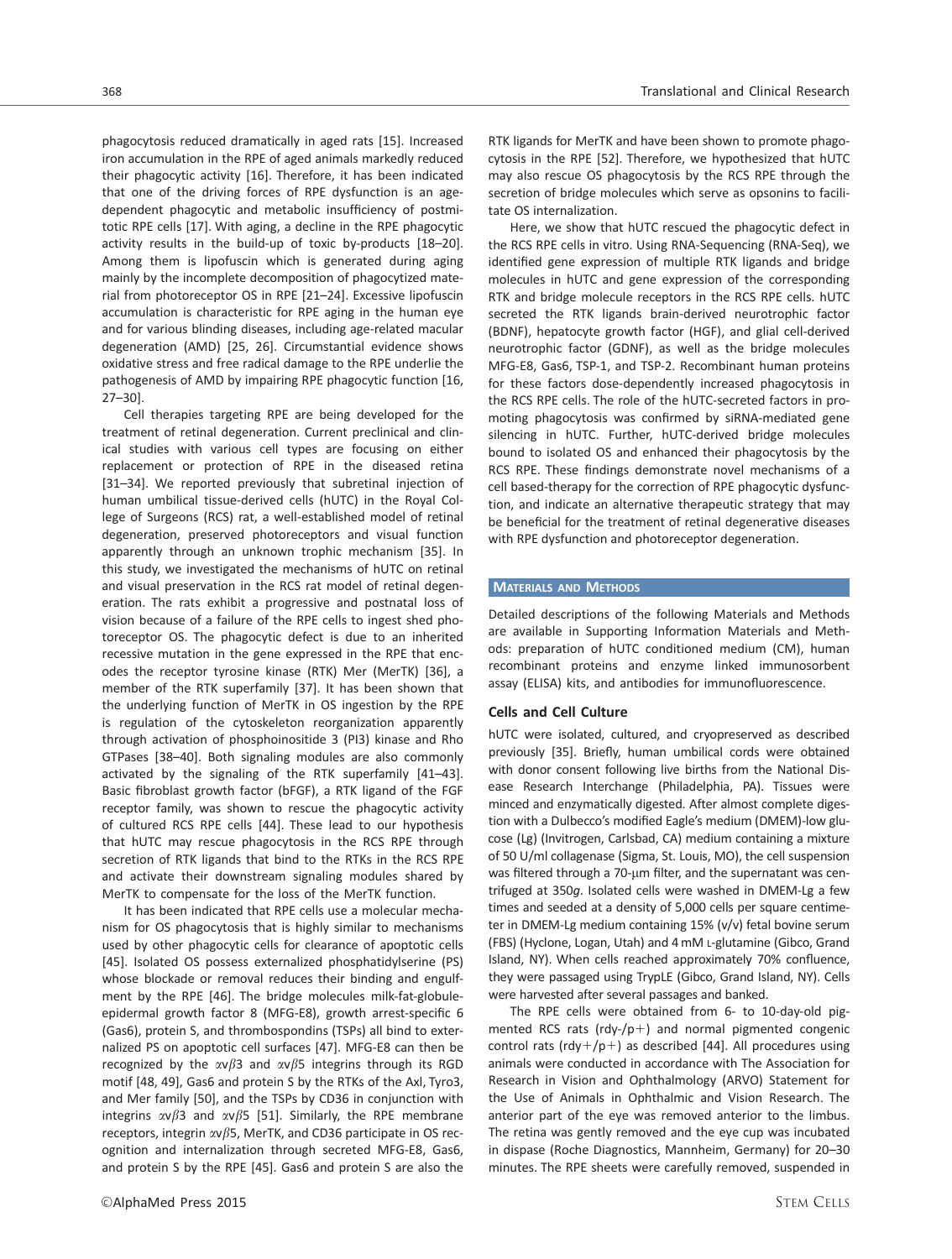

Figure 1. Effect of hUTC on phagocytosis in the RCS rat RPE cells. (A): Fluorescent assay of photoreceptor OS phagocytosis by normal rat RPE. Cultured normal rat RPE (5  $\times$  10<sup>4</sup> cells) were subjected to OS phagocytosis by feeding fluorescein isothiocyanate (FITC)-labeled OS  $(5 \times 10^6)$  to them. The panel on the right shows the microscopic images of the RPE (arrow, phase) and un-phagocytized, bound OS (arrow, fluorescence) at 1 hour. The OS were mostly in aggregates, appearing indistinct, and bound but not ingested by the RPE at this time. The panel on the left shows the microscopic images of the RPE (arrow, phase) and phagocytized OS (arrow, fluorescence) at 10 hours. The OS appeared as discreet, intracellular phagosomes at this time. Magnification, 250X. (B): The RCS RPE cells were cocultured with hUTC plated in transwells or (C) incubated with the hUTC conditioned medium (CM) for 24 hours and then subjected to phagocytosis assay. A significantly increased phagocytosis was observed in the RCS RPE cocultured with hUTC or incubated with the hUTC CM. (D): The photoreceptor OS were incubated with the hUTC CM for 24 hours and then fed to the RCS RPE cells for phagocytosis assay in the absence of the hUTC CM. Phagocytosis of the hUTC CM-treated OS by the RCS RPE was significantly restored. Data represent the mean  $\pm$  SEM ( $n = 3$ ). \*\*\*\*,  $p < 0.0001$ . Abbreviations: CM, conditioned medium; N, normal RPE; D, dystrophic RCS RPE; OS, outer segments.

Minimum Essential Medium containing 20% (v/v) FBS and penicillin 200 U/ml/strep 200  $\mu$ g/ml, triturated with trypsin treatment, and plated out in 24-well plate. The cells were cultured at  $37^{\circ}$ C in 5% CO<sub>2</sub>.

## Isolation of Photoreceptor OS and Phagocytosis Assay

Eyes were obtained from 2- to 8-week-old Long Evans rats several hours after light onset. Retinas were isolated, homogenized with Polytron (8 mm generator) or a Dounce glass homogenizer, layered on top of 27%–50% linear sucrose gradient, and centrifuged at 38,000 rpm in SW41 rotor (240,000g) for 1 hour at  $4^{\circ}$ C. The top two OS bands were collected, diluted with Hanks' balanced saline solution, and centrifuged at 7000 rpm in HB-4 rotor (8000g) for 10 minutes to pellet the OS.

The fluorescent vital assay of OS phagocytosis was performed as described [44] with modifications. Briefly,  $5 \times 10^4$  primary rat RPE cells were plated out on a 12-mm circular glass cover slip in the 24-well culture dish and cultured for at least 1 week before usage for phagocytosis assay. There was not much growth and the cell density remained quite constant in RPE cultured this way. Isolated rat OS were fluorescently stained with fluorescein isothiocyanate (FITC).  $5 \times 10^6$  FITC-OS was fed to the RPE cultures and incubated for 8 to 13 hours. The RPE cells were then vigorously washed four times with agitation to remove the uningested OS and fixed with 2% paraformaldehyde. Phagocytosis level was quantitated microscopically by counting the number of internalized OS in 10 representative fields, each field being 0.021 mm<sup>2</sup> in area, at 250  $\times$  magnification with the appropriate filters. Microscopically, early in incubation the uningested, bound fluorescent OS appear blurry and randomly distributed on the RPE. Later, the ingested OS appear smaller, sharp, and intracellular in distribution and are clearly distinguishable [53], as shown in Figure 1A.

## RNA-Seq

hUTC were seeded at 5,000 cells per square centimeter and grown in DMEM-Lg medium containing 15% (v/v) FBS (Hyclone, Logan, UT) and 4 mM L-glutamine (Gibco, Grand Island, NY) for 24 hours followed by a medium change to DMEM:F12 medium containing 10% (v/v) FBS and grown for another 48 hours. The cells were then collected for total RNA extraction and DNA removal using the Qiagen RNAeasy extraction and on-column DNAse kit (Qiagen, Valencia, CA). The integrity and quantity of RNA in the samples were determined using the NanoDrop 1000 spectrophotometer (Thermo Fisher Scientific, Waltham, MA) and Agilent 2100 Bioanalyzer (Agilent Technologies, Santa Clara, CA). Library preparation and sequencing were performed by Expression Analysis Inc., Durham, NC. RNA libraries were prepared using Illumina's TruSeq RNA-Seq Sample Prep kit following the manufacturer's instructions, and sequenced with Illumina's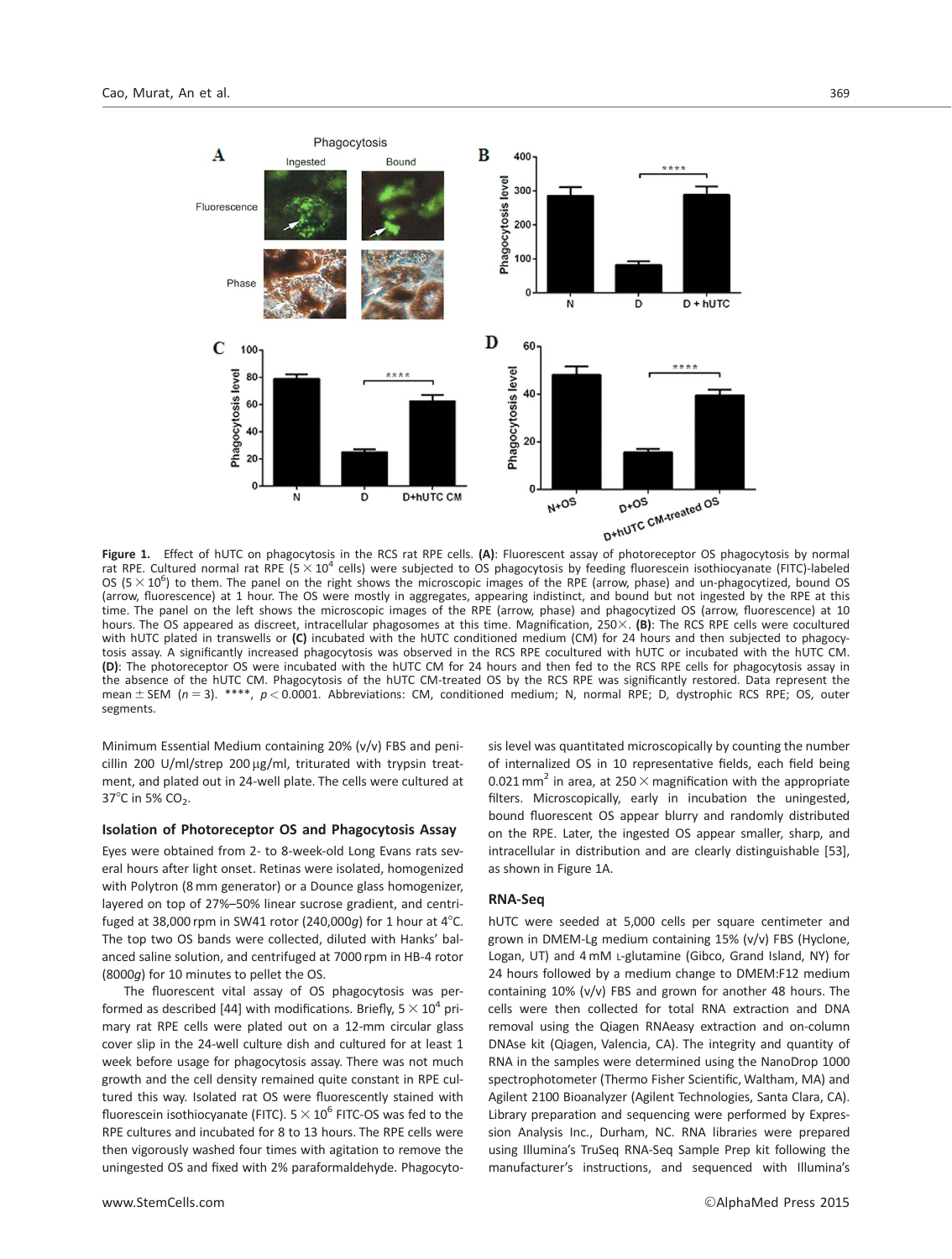HiSeq 2000. Sequencing reads were mapped to the reference human genome (GRCh37 patch8) using the software ArrayStudio version 6.1. Fragments per kilobase of transcript per million mapped reads (FPKM) was used to calculate gene expression.

## siRNA Knockdown

The On-TARGETplus human siRNA-SMARTpools directed against human BDNF, HGF, GDNF, MFG-E8, Gas6, TSP-1, and TSP-2, as well as ON-TARGETplus Non-targeting pool (scrambled siRNA pool) were purchased from GE Dharmacon (Lafayette, CO). Twenty five nanomoles of each siRNA pool was incorporated into hUTC respectively, using the DharmaFECT transfection reagent (GE Dharmacon, Lafayette, CO).

## Immunofluorescence

A  $10 \times 10^6$  OS was incubated for 24 hours at 37°C in 1 ml of hUTC CM, 1 ml of control medium, or 1 ml of control medium containing  $124$  ng/ml MFG-E8, 8.75 ng/ml Gas6,  $1.2 \,\mu$ g/ml TSP-1, or 238 ng/ml TSP-2. The OS were pelleted, washed, and embedded in Tissue-Tek O.C.T compound (Sakura Finetek USA, Inc., Torrance, CA). A cryostat (Leica CM1950, Leica Microsystems, Inc., Buffalo Grove, IL) was used to obtain  $10 \mu m$  serial sections. The sections were transferred to glass slides for the immunofluorescence staining. Circled spots with the OS pieces were treated with a blocking buffer (10% (v/v) goat serum, 1% (v/v) BSA, and 0.1% (v/v) Triton  $\times$  100 in phosphatebuffered saline [PBS]) for 1 hour at room temperature and then double stained with Alexa Fluor 568 conjugated anti-rhodopsin antibody and Alexa Fluor 488 conjugated anti-MFG-E8, anti-Gas6, anti-TSP-1, anti-TSP-2, or mouse  $\text{lgG}_{2A}$  or  $\text{lgG}_{2B}$  isotype control antibody for 2 hours at room temperature. After washing three times with PBS, the sections were mounted in Vectashield mounting media (Vector Laboratories, Inc., Burlingame, CA) and evaluated with a Zeiss Photomicroscope III (Carl Zeiss, Oberkochen, Germany) equipped with epifluorescence. Images were captured with a Kodak 290 digital camera and analyzed using Kodak Microscopy Documentation System 290 Photoshop image analysis software (Eastman Kodak, Rochester, NY). Images were made at  $250 \times$  magnification with the appropriate filters.

## Statistical Analysis

Statistical significance was assessed by unpaired two-tailed Student's t-test. A  $p < 0.05$  was considered statistically significant. All statements of variability are for SEM unless noted otherwise.

#### **RESULTS**

## hUTC Rescue RCS RPE Phagocytosis

The photoreceptor degeneration and visual loss in RCS rats are caused by a defect in RPE phagocytosis [36]. To assess whether hUTC have an effect on RCS RPE phagocytosis, we isolated RPE cells from normal and RCS rat eyes and cultured them in vitro for phagocytosis assay, as shown in Figure 1A. Untreated RPE cells from normal congenic control rat eye were used as control to show the normal level of phagocytosis. Defective phagocytosis in the RCS RPE was almost completely restored to the level of normal RPE when they were cocultured with hUTC (Fig. 1B) or treated with hUTC CM (Fig. 1C). Moreover, phagocytosis of OS by the RCS RPE was rescued when the cells were fed with OS pre-incubated with

hUTC CM and subjected to phagocytosis in the absence of hUTC CM (Fig. 1D). These results demonstrate that hUTC secrete specific factors to promote RPE phagocytosis.

## Gene Expression Analysis in hUTC and RCS RPE

We hypothesized that RTK ligands and bridge molecules may play a role in mediating the effect of hUTC on the phagocytosis rescue in the RCS RPE. To assess whether hUTC express the genes encoding RTK ligands and bridge molecules, we performed RNA-Seq-based transcriptome profiling of hUTC. Gene expression of multiple RTK ligands for 15 RTK subfamilies was detected (Supporting Information Table S1). The expression level of the RTK ligand genes for each RTK subfamily was sorted and graphed based on the values of FPKM (Fig. 2; Supporting Information Table S1). The gene expression of bridge molecules, MFG-E8, Gas6, protein S, TSP-1, and TSP-2, was also detected (Supporting Information Table S2). We then proceeded to examine the presence of gene expression for the corresponding RTK subfamilies and receptors for the bridge molecules in the RCS RPE. The RTK superfamily can be grouped into 20 subfamilies based on the kinase domain sequences [37]. Gene expression of 18 out of 20 RTK subfamilies was detected in the RCS RPE (Supporting Information Table S3). Among them are the 15 RTK subfamilies corresponding to the RTK ligand genes expressed in hUTC (Fig. 2). Gene expression of receptors reported for bridge molecule binding [45] were also detected (Supporting Information Table S4) in the RCS RPE, including integrin  $\alpha v \beta 3$ ,  $\alpha v \beta 5$ , Axl, Tyro3, Mertk, and CD36.

## hUTC Secrete RTK Ligands and Bridge Molecules

Due to the large number of RTK ligand genes expressed by hUTC, we selectively measured in hUTC CM the presence of 10 RTK ligands that have relatively high gene expression level and correspond to 10 RTK subfamilies, using ELISA. These ligands include BDNF, HGF, GDNF, platelet-derived growth factor type C (PDGF-C), basic fibroblast growth factor (FGF2), ephrin-B2, heparin-binding EGF (HB-EGF), vascular endothelial growth factor (VEGF)-A, agrin, and Gas6 (Supporting Information Table S5).

The concentrations of BDNF, HGF, GDNF, PDGF-C, and Gas6 in hUTC CM were  $405.0 \pm 1.7$  pg/ml,  $131.7 \pm 1.9$  pg/ml, 52.8  $\pm$  1.8 pg/ml, 17.1  $\pm$  2.6 pg/ml, and 70.6  $\pm$  2.1 pg/ml, respectively. They were undetectable in the control medium, except for a trace amount of PDGF-C (0.3 pg/ml) (Fig. 3A). The levels of FGF2, ephrin-B2, HB-EGF, and VEGF-A were undetectable in both the hUTC CM and the control medium. The concentration of agrin (55.0  $\pm$  8.0 pg/ml) in the hUTC CM was similar to that of the control medium (63.0  $\pm$  7.8 pg/ml), suggesting that it comes mainly from the serum in the medium.

We also measured the concentrations of the bridge molecules MFG-E8, protein S, TSP-1, and TSP-2 in the hUTC CM by ELISA (Fig. 3B). hUTC secreted high levels of MFG-E8 (15.5  $\pm$  0.1 ng/ml), TSP-1  $(151.8 \pm 0.9 \text{ ng/ml})$ , and TSP-2  $(8.8 \pm 0.3 \text{ ng/ml})$ . TSP-1  $(4.0 \pm 0.3 \,\text{ng/ml})$  and negligible levels of TSP-2  $(0.01 \pm 0.1 \,\text{ng/ml})$ were detected in the control medium, while MFG-E8 was undetectable. Protein S was not detected in both the hUTC CM and control medium (data not shown). Taken together, these results demonstrate that hUTC secrete bridge molecules we identified by RNA-Seq and some, but not all, of the RTK ligands we selected. The RTK ligands and bridge molecules detected in the CM are secreted from hUTC and not from serum in the medium.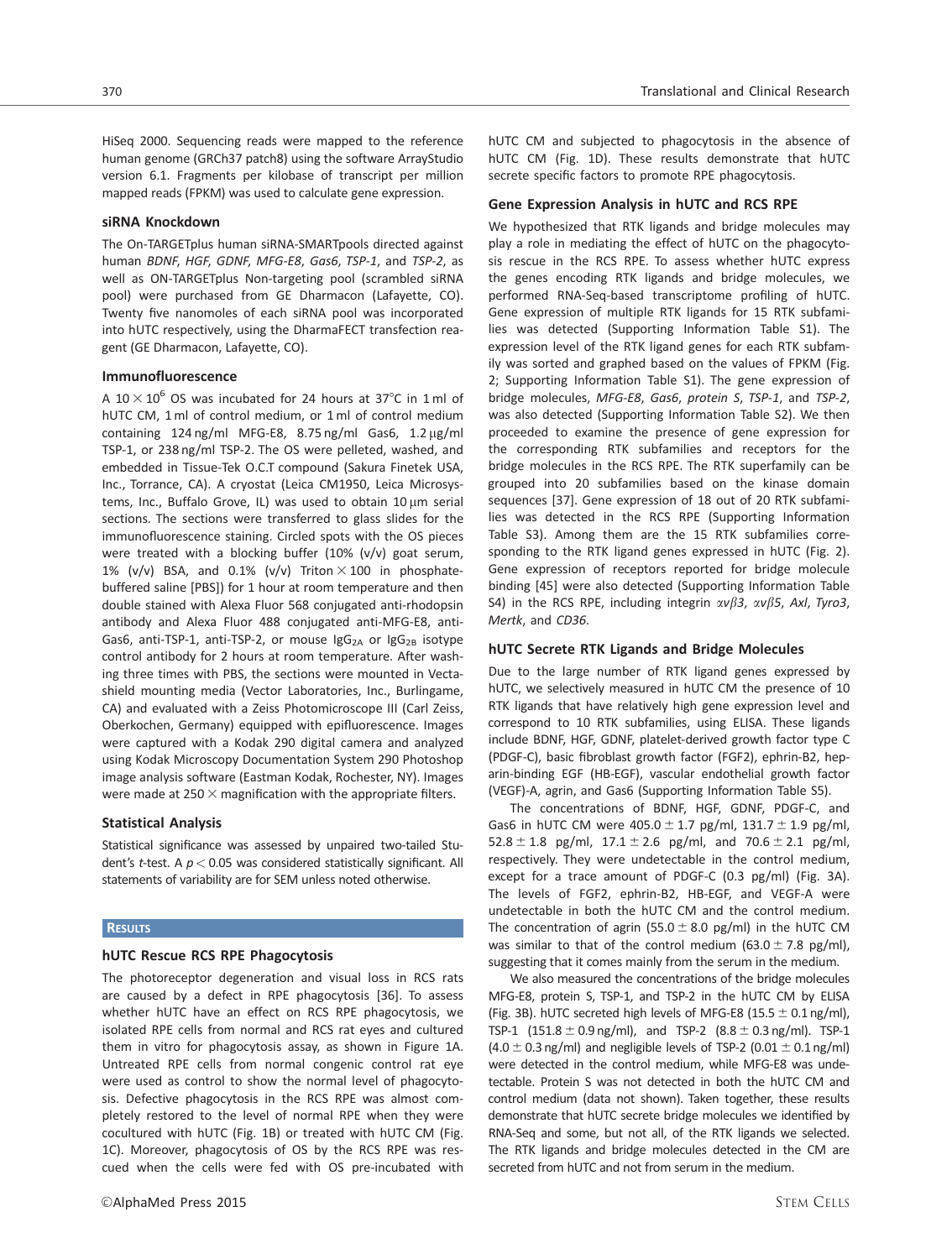

Figure 2. Gene expression level of RTK ligands identified in hUTC. Total mRNAs were extracted from hUTC and RNA-Seq was performed to identify and quantify the RTK ligands gene expression in hUTC. The identified RTK ligands were sorted based on the corresponding RTK subfamilies and ranked according to their fragments per kilobase of transcript per million mapped reads value. Gene expression of multiple RTK ligands for 15 RTK subfamilies was detected in hUTC. Abbreviation: RTK: receptor tyrosine kinase; FPKM, fragments per kilobase of transcript per million mapped reads.

## Human Recombinant RTK Ligands and Bridge Molecules Rescue Phagocytosis in RCS RPE

To investigate whether the RTK ligands and bridge molecules have an effect on the RCS RPE phagocytosis, we treated the RCS RPE cells in two different ways and performed phagocytosis assays. For a functional test of RTK ligands, we incubated

the RCS RPE with recombinant human BDNF, HGF, or GDNF individually for 24 hours and then performed phagocytosis assay with the addition of OS. The RCS RPE incubated with the hUTC CM was used as a positive control. For a functional test of bridge molecules, isolated OS were incubated with each of the recombinant human MFG-E8, Gas6, TSP-1, and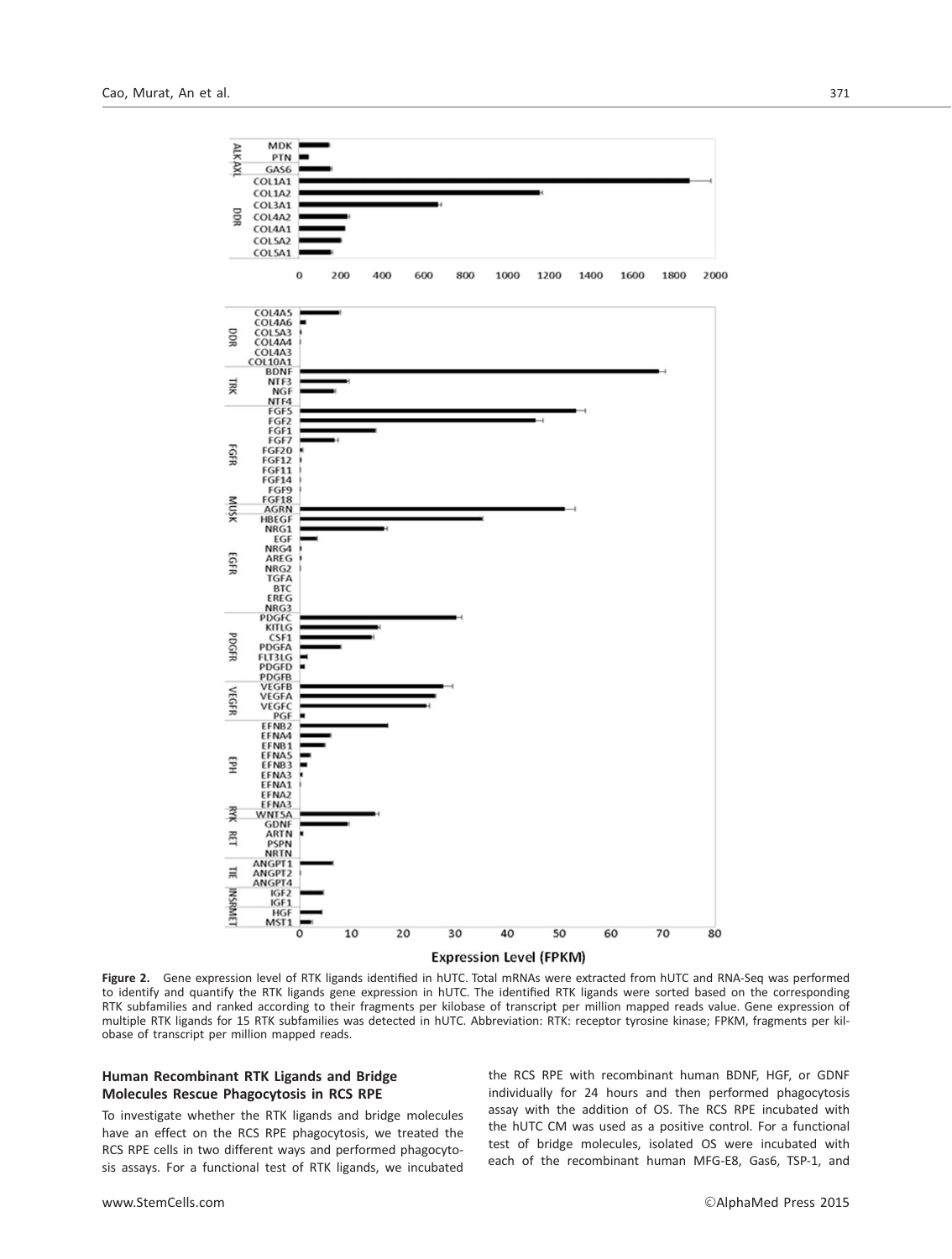

Figure 3. Concentrations of RTK ligands and bridge molecules in hUTC conditioned medium (CM) and control medium. The hUTC CM and control medium were prepared as described in the Supporting Information Materials and Methods. The levels of the RTK ligands (A) and bridge molecules (B) were measured by enzyme linked immunosorbent assay (ELISA). Data shown are the mean- $\pm$  SEM (n = 2 for thrombospondin [TSP]-1 and TSP-2 ELISAs;  $n = 3$  for all the other ELISAs). Abbreviations: CM, conditioned medium.

TSP-2, respectively, for 24 hours and then fed to the RCS RPE cells for phagocytosis assay. The OS incubated with the hUTC CM was used as a positive control. The minimum doses used for each RTK ligand and bridge molecule were the same as what they were found in the hUTC CM by ELISA. BDNF, HGF, and GDNF dosedependently increased the phagocytosis level in the RCS RPE cells, with the effect of HGF being the strongest even at the lowest dose. When applied at higher concentrations, BDNF, HGF, and GDNF were able to completely rescue phagocytosis in the RCS RPE (Fig. 4A–4C). Similar dose-response effects were observed with the bridge molecule MFG-E8, Gas6, TSP-1, and TSP-2 (Fig. 4D–4G). These results show that recombinant RTK ligand and bridge molecule proteins can mimic the effect of the hUTC CM and restore RCS RPE phagocytosis, suggesting that these factors could be involved in the hUTC-mediated phagocytosis rescue in the RCS RPE.

## hUTC-Secreted RTK Ligands and Bridge Molecules Are Necessary for the hUTC-Mediated Phagocytosis Rescue

To test whether the hUTC-secreted RTK ligands and bridge molecules are required for the hUTC-induced phagocytosis rescue in the RCS RPE, we knocked down individually BDNF, HGF, GDNF, MFG-E8, Gas6, TSP-1, and TSP-2 in hUTC by siRNA mediated gene silencing. A scrambled siRNA pool that does not target any genes was used as the knockdown

(KD) control. The knockdown efficiency of each factor was examined by measuring the level of each factor in the cell culture supernatants collected from hUTC transfected with the siRNA (Fig. 5A). Mock or scrambled siRNA transfection had no effect on the hUTC secretion of these factors. siRNA targeting MFG-E8, TSP-1, TSP-2, and HGF yielded almost 100% knockdown efficiency. The 80% and 65% knockdowns were observed for BDNF and GDNF, respectively (Fig. 5A). siRNA targeting Gas6 in hUTC did not work (data not shown). CM was produced from the siRNA-transfected hUTC and applied to the RCS RPE to identify the effects of RTK ligands and bridge molecule knockdown. The RCS RPE were cultured with the CM produced from hUTC transfected with siRNA targeting BDNF, HGF, or GDNF (Fig. 5B), or were fed with the OS pretreated with CM produced from hUTC transfected with siRNA targeting MFG-E8, TSP-1, or TSP-2 (Fig. 5C). CM prepared from untransfected and scrambled-siRNAtransfected hUTC were used as the knockdown control CMs. Individual knockdown of each of the RTK ligands completely abolished the effect of the hUTC CM on the phagocytosis rescue compared to that of the knockdown control CMs (Fig. 5B), suggesting that the effects of the RTK ligands are tightly dependent on each other and are not redundant. Knocking-down of each of the bridge molecules significantly decreased the phagocytosis of OS by the RCS RPE (Fig. 5C). These results indicate that the RTK ligands and bridge molecules are required for the hUTC-mediated phagocytosis rescue in the RCS RPE.

#### hUTC-Derived Bridge Molecules Bind to OS

To determine how the bridge molecules contribute to the effect of hUTC on phagocytosis rescue, we next examined whether they can bind to OS. The OS were first incubated with individual recombinant human bridge molecule protein, hUTC CM, or control medium for 24 hours. The OS were then spun down, washed, and embedded. The blocks were sectioned and transferred to slides for immunofluorescence staining as described in Materials and Methods section. The OS particles had a dust-like appearance because of the fragmentation that occurred during their isolation and often formed small aggregates (Fig. 6). Therefore, we performed dual staining for each individual bridge molecule and rhodopsin to assure the OS were being evaluated. Rhodopsin is the visual pigment localized in the photoreceptor OS and is a hallmark for OS staining [54]. Figure 6A shows the rhodopsin-stained (Alexa Fluor 568 conjugated, red) particles, which were preincubated with individual recombinant human bridge molecules, also stained positively with each of the four bridge molecule antibodies (Alexa Fluor 488 conjugated, green), but not with the Alexa Fluor 488 conjugated mouse IgG<sub>2A</sub> or IgG<sub>2B</sub> isotype control antibody. Similar results were obtained for the OS incubated with the hUTC CM (Fig. 6B), whereas no staining for any of the bridge molecules was observed for the control medium-incubated OS (Fig. 6C). The specificity of the antirhodopsin antibody was confirmed by double staining of the OS particles with Alexa Fluor 568 conjugated anti-rhodopsin antibody and Alexa Fluor 488 conjugated mouse IgG2b,  $\kappa$  isotype control antibody. The OS was stained positively only with anti-rhodopsin antibody (Fig. 6D). Taken together, our results demonstrate that bridge molecules MFG-E8, Gas6, TSP-1, and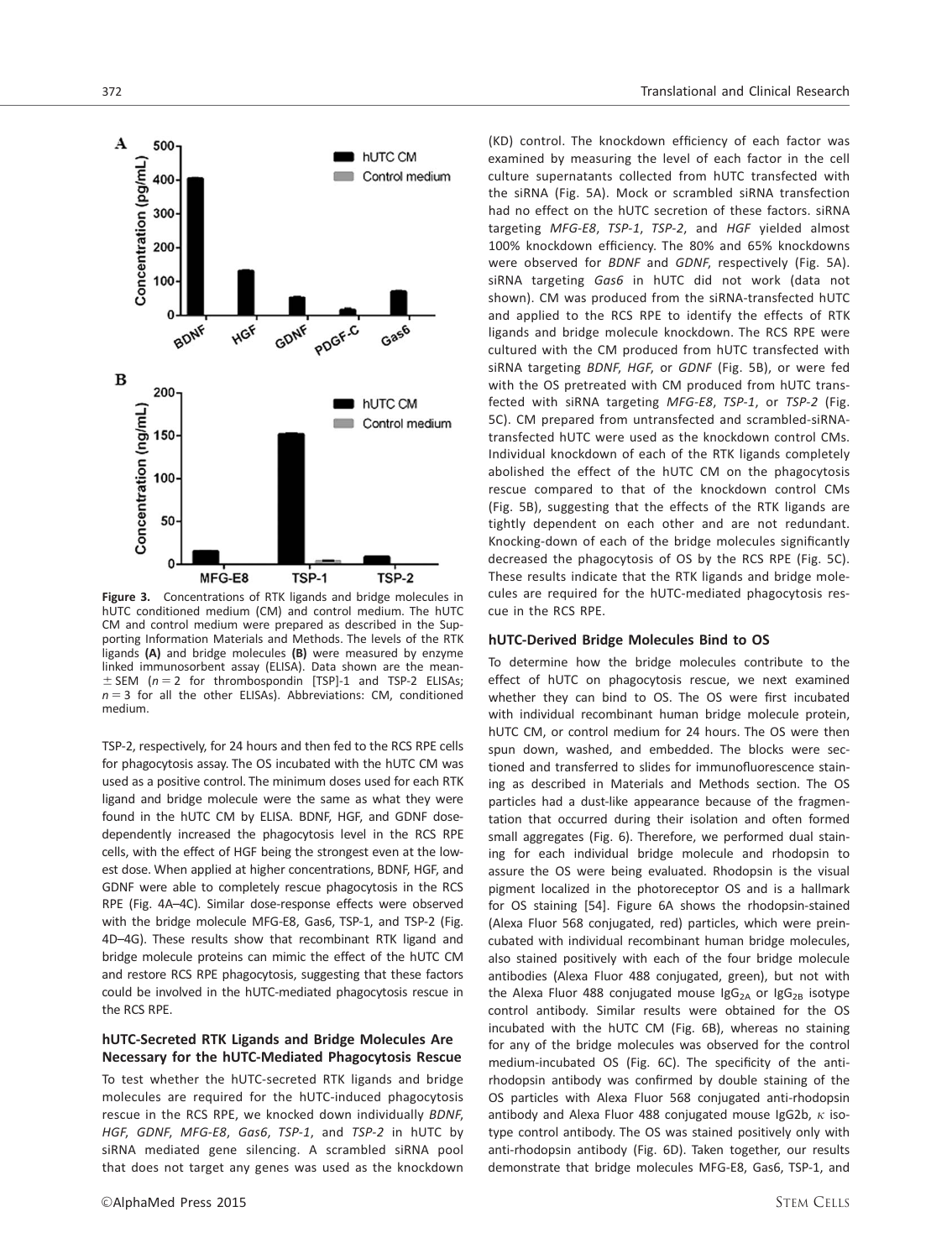

with recombinant human BDNF (A), HGF (B), or GDNF (C) for 24 hours, and then subjected to phagocytosis assay. The RCS RPE cells incubated with hUTC conditioned medium (CM) was used as a positive control for the assay. BDNF, HGF, or GDNF dose-dependently increased the phagocytosis in the RCS RPE cells. (D–G): The photoreceptor OS were incubated with recombinant human MFG-E8 (D), Gas6 (E), TSP-1 (F), or TSP-2 (G) for 24 hours and then fed to the RCS RPE cells for phagocytosis assay in the absence of the hUTC CM. The OS preincubated with the hUTC CM was used as a positive control for the assay. Phagocytosis of OS by the RCS RPE cells was rescued in a dose-dependent manner by MFG-E8, Gas6, TSP-1, or TSP-2. Data represent the mean  $\pm$  SEM (n = 3). \*\*\*\*, p < 0.0001; \*\*\*,  $p < 0.001$ ; \*\*,  $p < 0.01$ , \*,  $p < 0.05$ . Abbreviations: CM, conditioned medium; N, normal RPE; D, dystrophic RCS RPE.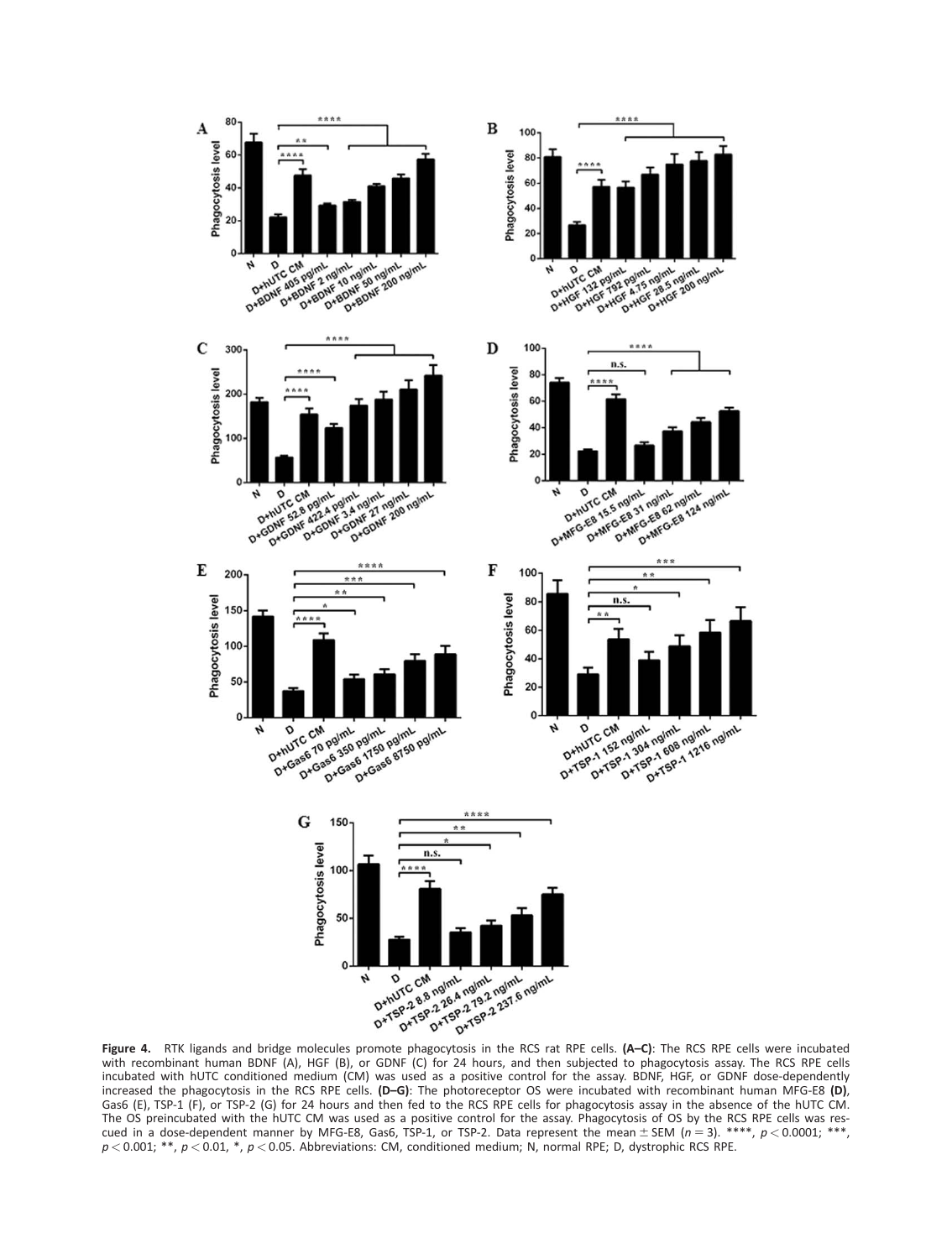

linked immunosorbent assay (ELISA) of the cell culture supernatants collected from the untransfected hUTC and hUTC transfected with siRNA. (B): Expression of the RTK ligands BDNF, HGF, and GDNF was silenced by the siRNA transfection of hUTC. The knockdown (KD) hUTC conditioned medium (CM) was harvested. The RCS RPE were incubated with the KD hUTC CM for 24 hours and then subjected to phagocytosis assay. The effect of hUTC on the RCS RPE phagocytosis was significantly abolished when BDNF, HGF, or GDNF was knocked down. (C): Expression of bridge molecules MFG-E8, TSP-1, and TSP-2 was silenced in hUTC by the siRNA transfection. The KD hUTC CM was harvested. The RCS RPE were fed with the photoreceptor OS pre-incubated with the KD hUTC CM for 24 hours and subjected to phagocytosis assay. Knocking-down of MFG-E8, TSP-1, or TSP-2 significantly reduced the hUTC-mediated OS phagocytosis rescue in the RCS RPE. The CM prepared from untransfected and scrambled siRNA transfected hUTC were used as controls for (A–C). Data represent the mean  $\pm$  SEM,  $n = 3$  for (B) and (C),  $n = 6$  for untransfected, mock and scrambled siRNA transfected hUTC CM ELISA (A). \*\*\*\*  $p < 0.0001$ , \*\*\*,  $p < 0.001$ , \*\*,  $p < 0.01$ , \*,  $p < 0.05$ . Abbreviations: CM, conditioned medium; N, normal RPE; D, dystrophic RCS RPE; KD, knockdown.

TSP-2 in the hUTC CM colocalize with rhodopsin on the OS, suggesting that they bind to the OS.

## **DISCUSSION**

We have demonstrated that hUTC rescue the phagocytic function of RPE isolated from the RCS rat, a wellestablished model of retinal degeneration. Because RPE phagocytosis is crucial for photoreceptor survival and function [6], the effect of phagocytosis rescue by hUTC could well play a role in photoreceptor preservation, as we observed previously in the RCS rat injected with hUTC [35]. Isolated RCS RPE exhibit restored phagocytosis when they are cocultured with hUTC or incubated with the hUTC CM. This suggests that hUTC secrete specific factors that promote phagocytosis. Gene expression analysis shows that

hUTC express genes of multiple RTK ligands and bridge molecules whose receptors are present in the RCS RPE. Among the selected RTK ligands measured by ELISA, we detected relatively high levels of BDNF, HGF, GDNF, and Gas6 in hUTC CM. Gas6 is also a bridge molecule reported in apoptotic and RPE phagocytosis. We identified BDNF, HGF, and GDNF as the critical hUTC-secreted RTK ligands that rescue phagocytosis in the RCS RPE, which may be responsible for the photoreceptor and vision preservation observed in the hUTC-injected RCS rat. In the eye, BDNF, HGF, and GDNF are known for their neurotrophic effect, possibly by an antiapoptotic mechanism, on photoreceptor survival [55–58] and are mainly produced by the RPE cells [55]. Here, we show for the first time that BDNF, HGF, and GDNF promote phagocytic function of RPE cells, thereby providing an alternative mechanism for photoreceptor survival as a consequence of RPE function restoration. It has been shown that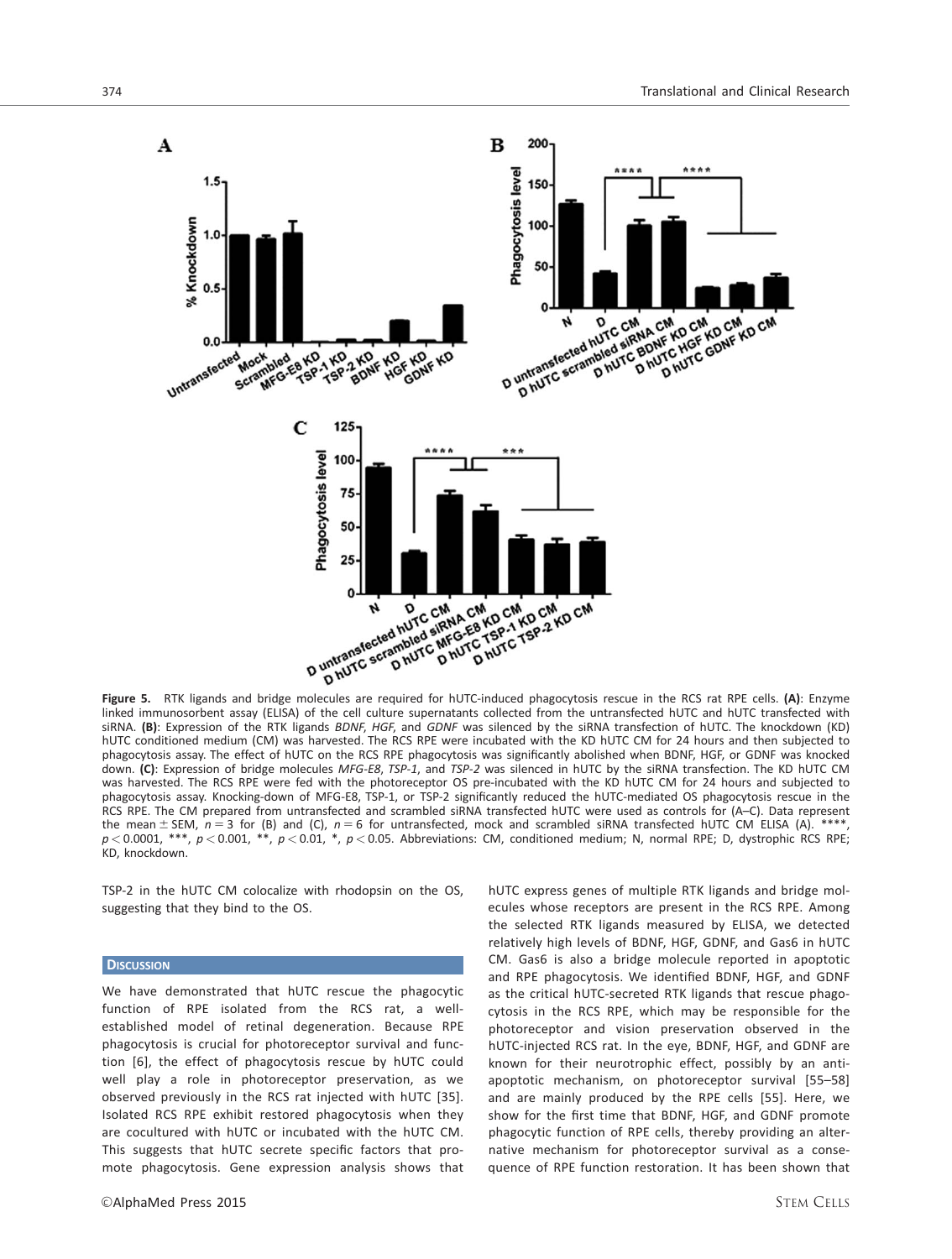

Figure 6. hUTC-secreted bridge molecules bind to the photoreceptor outer segments (OS). Immunofluorescence (IF) staining of OS incubated with individual recombinant human MFG-E8 (124 ng/ml), Gas6 (8.75 ng/ml), TSP-1 (1.2 µg/ml), or TSP-2 (238 ng/ml) (A), or hUTC conditioned medium (CM) (B), or control medium (C) for 24 hours with subsequent double IF staining of rhodopsin with Alexa Fluor 568 conjugated anti-rhodopsin antibody and of bridge molecules with Alexa Fluor 488 conjugated anti-MFG-E8, anti-Gas6, anti-TSP-1, anti-TSP-2, mouse IgG2A, or mouse IgG2B isotype control antibody. The rhodopsin-stained OS particles also stained positively with each of the recombinant bridge molecule proteins (A) or the secreted bridge molecules present in the hUTC CM (B). No staining for any of the bridge molecules was observed for control medium-incubated OS (C). (D): The specificity of anti-rhodopsin antibody was confirmed by double IF staining of OS with Alexa Fluor 568 conjugated anti-rhodopsin antibody and Alexa Fluor 488 conjugated mouse IgG2b,  $\kappa$  isotype control antibody. Upper panel (A–D), bridge molecule and isotype control antibody staining; lower panel (A–D), rhodopsin antibody staining. Magnification,  $\times$  250 with the appropriate filters.

RPE factor secretion changes in response to damage or injury and can be involved in the pathogenesis of retinal diseases [1, 6]. Aberrant growth factor production has been linked with AMD [59, 60]. It is likely that the RPE secretion of some trophic factors vital for photoreceptor viability and function may decrease with aging and in retinal degenerative diseases. RPE degeneration could result in a further decrease of trophic factor release. In this scenario, hUTC could serve as a source of supply for BDNF, HGF, and GDNF to the diseased retina for both photoreceptor survival and RPE function repair.

RTKs and their ligands play an important role in the control of most fundamental cellular processes including the cell cycle, cell migration, cell metabolism and survival [61]. However, their role in phagocytosis has been unclear. The effect of RTK ligands on phagocytosis has rarely been reported. It is only known that basic FGF rescued the phagocytic defect in the RCS RPE cells [44]. BDNF enhanced the phagocytic activity of cultured macrophages and iris pigment epithelial cells [62, 63]. GDNF increased the phagocytosis ability of primary rat microglia [64]. HGF- $\beta$ , a proteolytic cleavage fragment of HGF,

enhanced phagocytosis by macrophages [65]. We demonstrate for the first time that RTK ligands BDNF, GDNF, and HGF rescue the phagocytic defect in the RCS RPE cells which lack MerTK protein. The mechanism of how these factors promote phagocytosis needs further investigation. It was shown that OS challenge activates focal adhesion kinase (FAK) in the RPE [66]. FAK is a cytoplasmic tyrosine kinase that colocalizes with integrins at focal contacts, and is a key component of the signal transduction pathways triggered by integrins [67]. In RPEmediated clearance, FAK signals bi-directionally between MerTK and  $\alpha v\beta$ 5 integrin. Inhibition of FAK diminishes MerTK phosphorylation and impairs OS phagocytosis [66], suggesting that MerTK is a target of FAK signaling. The RPE cells from the RCS rat bind OS normally [68] and retain similar FAK activation as wild-type Long Evans rat RPE in response to OS challenge [66], but ingestion does not occur. It is possible that FAK-mediated MerTK activation is disrupted in the RCS RPE due to the absence of MerTK protein, resulting in the loss of downstream signaling driving phagocytosis. Cumulative evidence indicates that the underlying function of MerTK in OS ingestion by the RPE is the regulation of the cytoskeleton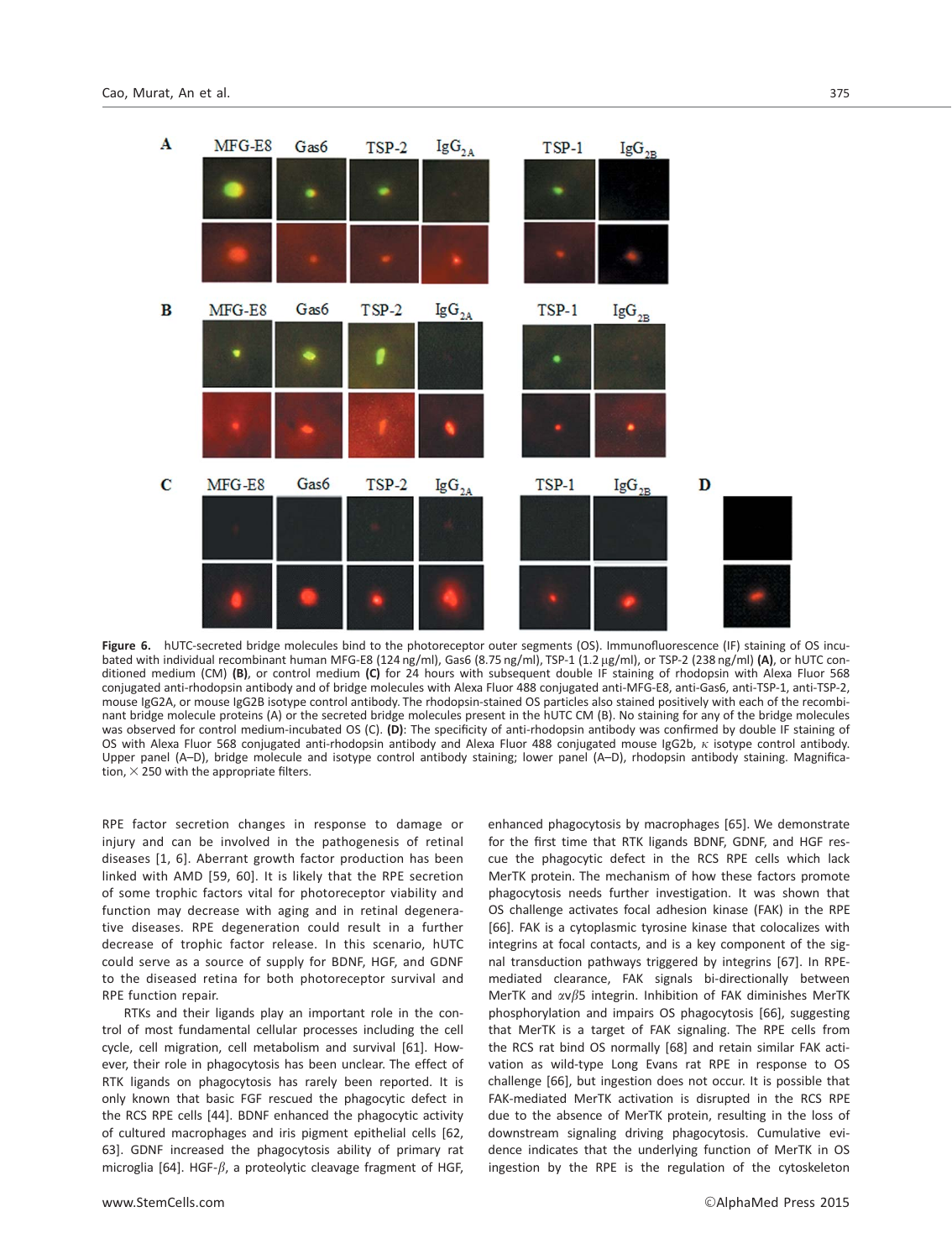through activation of PI3 kinase and Rho GTPases [38–40], both of which are also common signaling modules shared by the RTK signaling [61]. It has become clear that PI3 kinases and Rho GTPases are involved in the regulation of the actin cytoskeleton [42, 69]. PI3 kinase and Rac1, a member of Rho GTPases, has been shown to be required for OS internalization by the RPE cells [38, 40]. Therefore, hUTC-secreted BDNF, HGF, and GDNF could bind and activate their cognate RTKs, which in turn compensate for the function of MerTK by regulating the cytoskeleton reorganization for phagocytosis. In addition, receptors for BDNF, HGF, and GDNF may also serve as surrogate for MerTK downstream of FAK, leading to the phagocytosis rescue. Our results show that knocking-down BDNF, HGF, and GDNF individually in hUTC completely abolished the phagocytosis rescue, suggesting the effect of these factors are dependent on each other and are not redundant.

We show that the phagocytosis in the RCS RPE cells is also rescued when the cells are fed with hUTC CM pretreated-OS and cultured in the absence of the hUTC CM during the phagocytosis assay. This suggests that some factors in the hUTC CM may serve as opsonins for OS to facilitate their internalization. Indeed, we identified bridge molecules MFG-E8, TSP-1, and TSP-2 as the critical hUTCsecreted factors that promote phagocytosis using siRNAmediated gene silencing. Due to the failure of siRNA gene knockdown for Gas6, we were unable to confirm the role of Gas6 in the hUTC-mediated effect. We show that hUTCsecreted MFG-E8, Gas6, TSP-1, and TSP-2 all bind to OS and recombinant human proteins of these factors dosedependently increase the phagocytosis of OS by the RCS RPE. This could be an explanation for the hUTC-mediated phagocytosis rescue in the RCS RPE when they are fed with the hUTC CM-treated OS in the absence of hUTC CM. It is interesting that recombinant human Gas6 alone restores phagocytosis in the RCS RPE which lack MerTK. Gas 6 is a cognate ligand for MerTK, but is also a ligand for the other two members, Axl and Tyro 3 of the Axl RTK subfamily which is also known as TAM receptors [70]. For apoptotic cell phagocytosis, Gas6 is involved in linking PS exposed on apoptotic cells to TAM receptors on the phagocytes [47]. These receptors appear important for clearance of apoptotic cells in the eye, testes, thymus, and other tissues [70, 71]. The effect of Gas6 on phagocytosis in the RPE is thought to be dependent on MerTK [72]. The role of Axl and Tyro 3 in RPE phagocytosis has not been reported. It is plausible that the phagocytic stimulatory effect of Gas6 we found on the RCS RPE is mediated through Tyro 3 and Axl. The gene expression of both receptors is present in the RCS RPE.

The bridge molecule binding sites on the OS are not clear, but could be associated with externalized PS which was reported to be possessed by the OS [46]. We demonstrate that recombinant human MFG-E8 and Gas6, as well as those secreted by hUTC, bind to isolated OS. This is in line with the findings from other researchers who showed purified bovine MFG-E8, or recombinant murine MFG-E8, and recombinant human Gas6 bind to OS [46, 72, 73]. The binding of TSPs to OS and their role in RPE phagocytosis have never been reported, but have been indicated in apoptotic cell phagocytosis wherein they bridge between the exposed PS and the receptor complex of CD36 and integrin  $\alpha \nu \beta$ 3 and  $\alpha \nu \beta$ 5 [74]. We demonstrate for the first time that the recombinant

human TSP-1, TSP-2, and the ones secreted by hUTC bind to the OS, and have stimulatory effect on phagocytosis in the RCS RPE. These results reveal a novel role of TSPs in RPE phagocytosis. The intracellular mechanism of how hUTCsecreted bridge molecules promote phagocytosis remains to be investigated. RPE membrane receptors integrin  $\alpha v \beta$ 5 and CD36, previously shown to participate in OS recognition and internalization by the RPE [45], could be involved in the process.

In the eye, the RPE plays many important roles and is essential for retinal preservation and visual function [1]. Impairment of normal RPE functions is known to result in retinal degeneration and loss of vision [2–5]. Phagocytosis of shed OS is a key function of RPE to maintain the survival and excitability of photoreceptors for light transduction [6]. Disruption of the RPE phagocytosis causes retinal dystrophy in rodents and in humans [2, 36]. Mutations in Mertk gene have been shown to be associated with retinal degenerative diseases in humans likely caused by the defective RPE phagocytosis [2, 8–14]. Therefore, hUTC could be beneficial for the treatment of this class of patients with RPE phagocytic defect.

The exact mechanisms that cause AMD remain unclear and the etiology of AMD involves multiple factors such as aging, genetic predisposition, environmental elements, oxidative stress, and inflammation [75]. Because AMD is a multifactorial disease with largely unknown pathogenesis, it is unclear if a reduction in RPE phagocytosis is causative in AMD pathology. Drusen are subretinal pigment epithelial deposits that are characteristic of AMD [76]. It is not known if drusen are the primary cause for the degeneration of RPE in AMD, but they do ultimately affect RPE health due to impaired transport across Bruch's membrane [77]. How drusen are formed in AMD remains elusive. RPE dysfunction and failure of phagocytosis result in debris accumulation in the intracellular and extracellular space [21, 23, 24, 76, 78]. Some believe that drusen may be unphagocytized debris that translocates from the apical to sub-RPE region [79]. In this sense, promoting RPE phagocytosis may reduce drusen formation by reducing debris accumulation and translocation to sub-RPE region. The phagocytosis of OS involves formation of the phagosome and its fusion with a lysosome followed by digestion of ingested materials [80]. Excessive accumulation of lipofuscin in the RPE cells, a key feature of the aging retina and of various retinal degenerations including AMD [25, 26], is believed to be caused by incomplete digestion of OS in the RPE, a defect in a step in the phagocytic function [21–24]. A well-established cytotoxic constituent of lipofuscin is a di-retinal conjugate A2E which can cause RPE damage [20]. Thus, reduced phagocytic function in RPE with aging [15, 16] and possibly in AMD may contribute to lipofuscin accumulation due to the insufficient degradation of phagocytized OS by lysosome. In this scenario, increasing phagocytic function may prevent lipofuscin formation and its toxic effect on RPE cells by a more efficient digestion of the ingested OS. Additionally, RPE phagocytosis may promote RPE cell survival. Photoreceptor outer segments have the highest level of docosahexaenoic acid (DHA) in the body [81]. It was reported that RPE phagocytosis can convert phagocytized DHA to neoroprotectin D1, an anti-apoptotic molecule that promotes the survival of RPE and photoreceptors against oxidative stress [81–83]. Taken together, promoting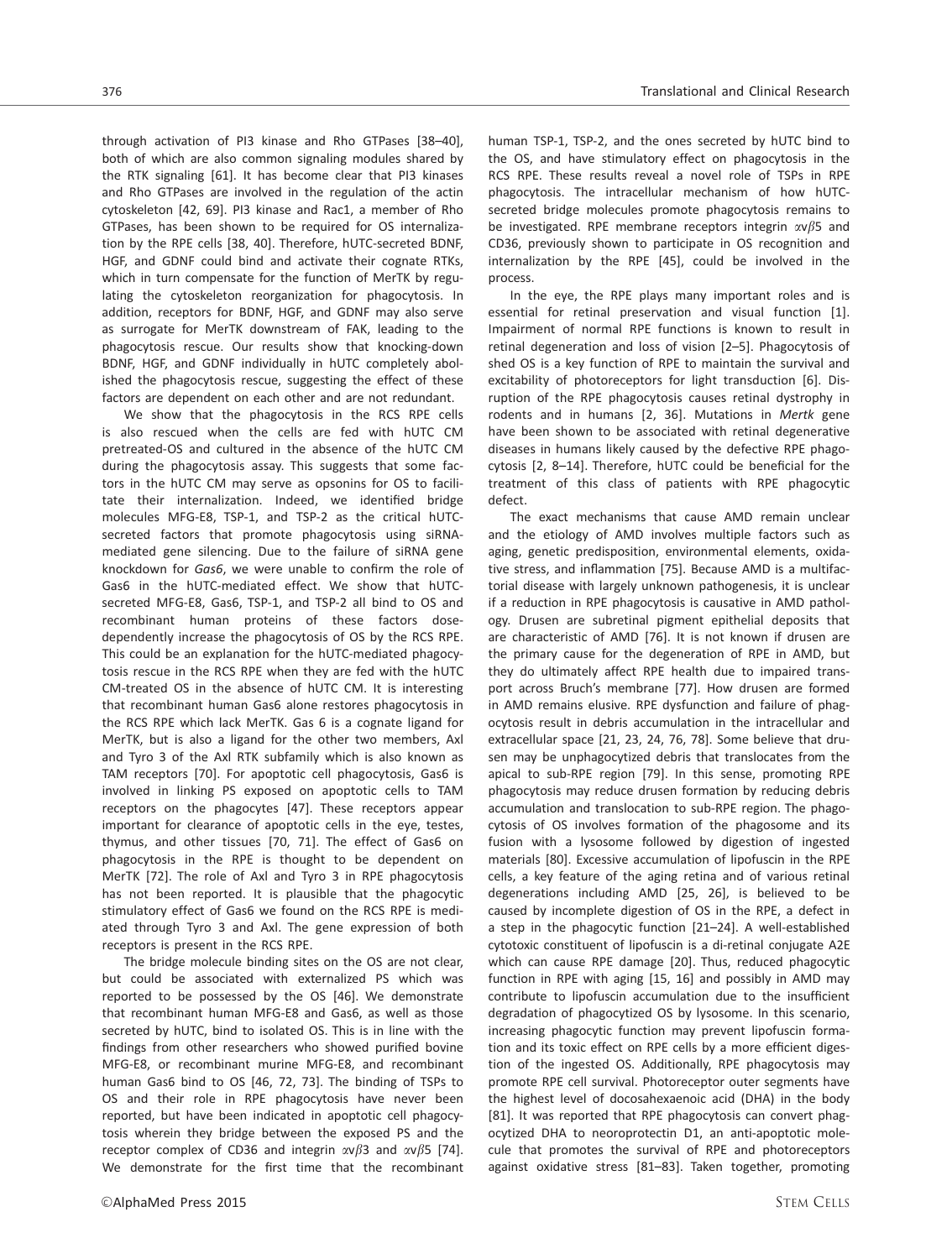RPE phagocytic function could contribute to the survival of both photoreceptors and RPE cells in retinal degenerative diseases.

Cell therapy targeting RPE holds great promise for the treatment of retinal degenerative diseases and falls into two types: cell replacement therapy and trophic therapy [31, 32]. Cell replacement therapy delivers RPE cells differentiated from embryonic stem cells (ESCs) or induced pluripotent stem cells (iPSCs) to replace the damaged native cells in order to restore retinal function [84–86]. The future use of these cells may be hindered by obstacles, such as limited cell source, ethical debate, and immunological issues [87–89]. In the trophic therapy, the transplanted cells remain undifferentiated and secrete trophic factors that induce the degenerating resident tissue to self-restore [34]. Studies of several trophic cell therapies in both animal models and human clinical trials have been reported. Ciliary neurotrophic factor (CNTF), delivered by encapsulated cell intraocular implants, appeared to slow the progression of vision loss in geographic atrophy of AMD [90] probably through its neurotrophic effect. Autologous bone marrow-derived stem cells were shown to protect cone photoreceptors in mouse models of retinal degeneration by stabilizing the degenerating blood vessels. However, the mediators for this effect in mice are not clear [91]. Our results demonstrate novel trophic mechanisms of hUTC in restoring RPE function in retinal degeneration, which is mediated through the secretion of multiple factors and their stimulatory effect on RPE phagocytosis. These findings provide insight into the complex mode of action of a cell therapy and indicate a potential therapeutic strategy for the treatment of retinal degenerative diseases with RPE dysfunction and photoreceptor degeneration. Molecular crosstalk may exist between integrin and RTKs that amplifies intracellular signals for OS binding and internalization leading to the rescue of phagocytosis. Investigations are in progress to address these questions.

#### **CONCLUSIONS**

In summary, this study identifies novel mechanisms of a cellbased therapy for correcting the RPE phagocytic dysfunction in retinal degeneration through RTK ligands and bridge molecules, suggesting that hUTC may provide utility in treating patients with retinal degenerative diseases, such as retinitis pigmentosa and AMD. The results shown here indicate a potential new therapeutic approach for the treatment of retinal degeneration.

## **ACKNOWLEDGMENTS**

We thank Carol Anne Ogden (formerly Janssen R&D, Spring House, PA), Jarrat Jordan, Randall Brezski, Michael Naso, and Vasilis Pikounis (Janssen R&D, Spring House, PA) for providing advisory suggestions, and Nadine Dejneka (Janssen R&D, Spring House, PA) for assistance with RNA extraction. This work was performed under a sponsored research agreement between University of Miami and Janssen R&D.

#### **AUTHOR CONTRIBUTIONS**

J.C.: conception, study design, experiment design and performance, preparation and provision of study materials, collection and assembly of data, data analysis and interpretation, manuscript writing, revision and editing; C.M. and W.A.: experiment performance and data collection; X.Y.: collection and assembly of data, data analysis and interpretation; J.L.: experimental design and performance, data collection, data analysis and interpretation; S.S.-M.: conception; I.R.H.: conception, financial support, final approval of manuscript; G.I.: collection and assembly of data, data analysis and interpretation, manuscript editing.

## DISCLOSURE OF POTENTIAL CONFLICTS OF INTEREST

The authors indicate no potential conflicts of interest.

#### **REFERENCES**

1 Strauss O. The retinal pigment epithelium in visual function. Physiol Rev 2005;85: 845-881.

2 Gal A, Li Y, Thompson DA et al. Mutations in MERTK, the human orthologue of the RCS rat retinal dystrophy gene, cause retinitis pigmentosa. Nat Genet 2000;26:270-271.

3 Davidson AE, Milar ID, Urquhart JE et al. Missense mutations in a retinal pigment epithelium protein, bestrophin-1, cause retinitis pigmentosa. Am J Hum Genet 2009;85:581- 592.

4 Du H, Lim SL, Grob S et al. Induced pluripotent stem cell therapies for geographic atrophy of age-related macular degeneration. Semin Ophthalmol 2011;26:216-224.

5 McBain VA, Townend J, Lois N. Progression of retinal pigment epithelial atrophy in stargardt disease. Am J Ophthalmol 2012;154:146-154.

6 Simó R, Villarroel M, Corraliza L et al. The retinal pigment epithelium: Something more than a constituent of the blood-retinal barrier--implications for the pathogenesis of diabetic retinopathy. J Biomed Biotechnol 2010;2010:190724-190739.

7 Strick DJ, Vollrath D. Focus on molecules: Mertk. Exp Eye Res 2010;91:786-787.

8 Thompson DA, McHenry CL, Li Y et al. Retinal dystrophy due to paternal isodisomy for chromosome 1 or chromosome 2, with Homoallelism for mutations in RPE65 or MERTK, respectively. Am J Hum Genet 2002;70:224-229.

9 McHenry CL, Liu Y, Feng W et al. MERTK arginine-844-cysteine in a patient with severe rod-cone dystrophy: Loss of mutant protein function in transfected cells. Invest Ophthalmol Vis Sci 2004;45:1456-1463.

10 Tada A, Wada Y, Sato H et al. Screening of the MERTK gene for mutations in Japanese patients with autosomal recessive retinitis pigmentosa. Mol Vis 2006;12:441-444.

11 Tschernutter M, Jenkins SA, Waseem NH et al. Clinical characterization of a family with retinal dystrophy caused by mutation in the Mertk gene. Br J Ophthalmol 2006;90:718-723. 12 Ebermann I, Walger M, Scholl HP et al. Truncating mutation of the DFNB59 gene causes cochlear hearing impairment and central vestib-

ular dysfunction. Hum Mutat 2007;28:571-577. 13 Brea-Fernandez AJ, Pomares E, Brion MJ et al. Novel splice donor site mutation in MERTK gene associated with retinitis pigmentosa. Br J Ophthalmol 2008;92:1419- 1423.

14 Mackay D, Henderson RH, Sergouniotis PI et al. Novel mutations in MERTK associated with childhood onset rod-cone dystrophy. Mol Vis 2010;16:369-377.

15 Katz ML, Robison WG Jr. Age-related changes in the retinal pigment epithelium of pigmented rats. Exp Eye Res 1984;38:137- 151.

16 Chen H, Lukas TJ, Du N et al. Dysfunction of the retinal pigment epithelium with age: Increased iron decreases phagocytosis and lysosomal activity. Invest Ophthalmol Vis Sci 2009;50:1895-1902.

17 Nowak JZ. Age-related macular degeneration (AMD): Pathogenesis and therapy. Pharmacol Rep 2006;58:353-363.

18 Petrukhin K New therapeutic targets in atrophic age-related macular degeneration. Expert Opin Ther Targets 2007;11:625-639.

19 Kinnunen K, Petrovski G, Moe MC et al. Molecular mechanisms of retinal pigment epithelium damage and development of agerelated macular degeneration. Acta Ophthalmol 2012;90:299-309.

20 Crouch RK, Koutalos Y, Kono M et al. A2E and Lipofuscin. Prog Mol Biol Transl Sci 2015;134:449-463.

21 Wolf G. Lipofuscin and macular degeneration. Nutr Rev 2003;61:342-346.

22 Kopitz J, Holz FG, Kaemmerer E et al. Lipids and lipid peroxidation products in the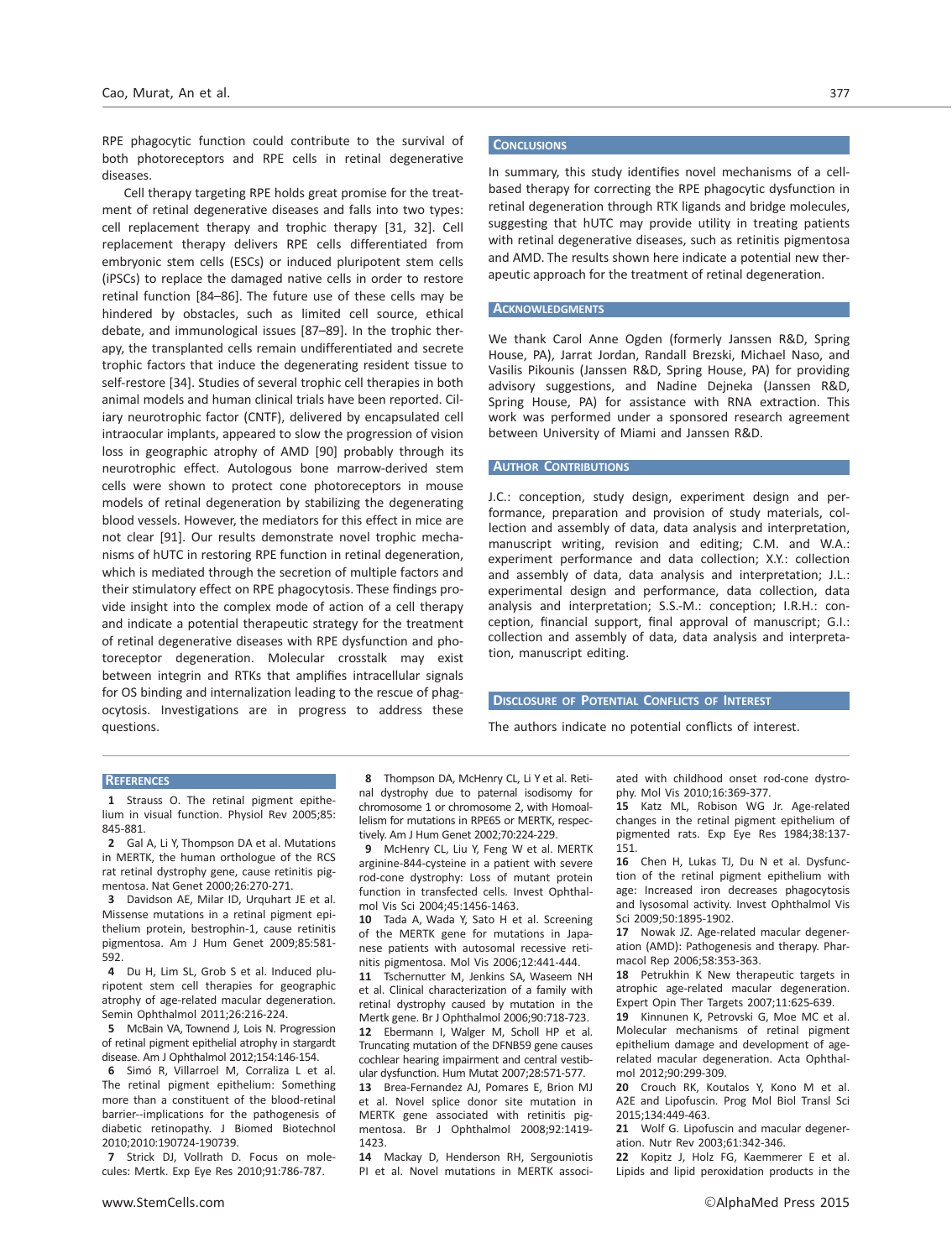pathogenesis of age-related macular degeneration. Biochimie 2004;86:825-831.

23 De Jong PT. Age-related macular degeneration. N Engl J Med 2006;355:1474-1485.

24 Joly S, Samardzija M, Wenzel A et al. Nonessential role of beta3 and beta5 integrin subunits for efficient clearance of cellular debris after light-induced photoreceptor degeneration. Invest Ophthalmol Vis Sci 2009;50:1423-1432.

25 Katz ML. Potential role of retinal pigment epithelial lipofuscin accumulation in age-related macular degeneration. Arch Gerontol Geriatr 2002;34:359-370.

26 Hunter JJ, Morgan JJ, Merigan WH et al. The susceptibility of the retina to photochemical damage from visible light. Prog Retin Eye Res 2012;31:28-42.

27 Jarrett SG, Boulton ME. Consequences of oxidative stress in age-related macular degeneration. Mol Aspects Med 2012;33:399-417.

28 Beatty S, Koh H, Phil M et al. The role of oxidative stress in the pathogenesis of age-related macular degeneration. Surv Ophthalmol 2000;45:115-134.

29 Dunaief JL. Iron induced oxidative damage as a potential factor in age-related macular degeneration: The Cogan Lecture. Invest Ophthalmol Vis Sci 2006;47:4660-4664.

30 He X, Hahn P, Iacovelli J et al. Iron homeostasis and toxicity in retinal degeneration. Prog Retin Eye Res 2007;26:649-673.

31 Eveleth DD. Cell-based therapies for ocular disease. J Ocul Pharmacol Ther 2013; 29:844-854.

32 Bharti K, Rao M, Hull SC et al. Developing cellular therapies for retinal degenerative diseases. Invest Ophthalmol Vis Sci 2014;55: 1191-202.

33 Tibbetts MD, Samuel MA, Chang TS et al. Stem cell therapy for retinal disease. Curr Opin Ophthalmol 2012;23:226-234.

34 Ramsden CM, Powner MB, Carr AJ et al. Stem cells in retinal regeneration: Past, present and future. Development 2013;140: 2576-2585.

35 Lund RD, Wang SM, Lu B et al. Cells isolated from umbilical cord tissue rescue photoreceptors and visual functions in a rodent model of retinal disease. STEM CELLS 2007;25: 602-611.

36 D'Cruz PM, Yasumura D, Weir J et al. Mutation of the receptor tyrosine kinase gene Mertk in the retinal dystrophic RCS rat. Hum Mol Genet 2000;9:645-651.

37 Robinson DR, Wu YM, Lin SF. The protein tyrosine kinase family of the human genome. Oncogene 2000;19:5548-5557.

38 Hall MO, Agnew BJ, Abrams TA et al. The phagocytosis of OS is mediated by the PI3-kinase linked tyrosine kinase receptor, mer, and is stimulated by GAS6. Adv Exp Med Biol 2003;533:331-336.

39 Strick DJ, Feng W, Vollrath D. Mertk drives myosin II redistribution during retinal pigment epithelial phagocytosis. Invest Ophthalmol Vis Sci 2009;50:2427-2435.

40 Bulloj A1, Duan W, Finnemann SC. PI 3 kinase independent role for AKT in F-actin regulation during outer segment phagocytosis by RPE cells. Exp Eye Res 2013;113:9-18. 41 Schlessinger J. Cell signaling by receptor

CAlphaMed Press 2015 STEM CELLS

42 May RC, Machesky LM. Phagocytosis and the actin cytoskeleton. J Cell Sci 2001; 114:1061-1077.

43 Castellano F, Chavrier P, Caron E. Actin dynamics during phagocytosis. Semin Immunol 2001;13:347-355.

44 McLaren MJ, Inana G. Inherited retinal degeneration: Basic FGF induces phagocytic competence in cultured RPE cells from RCS rats. FEBS Lett 1997;412:21-29.

45 Kevany BM, Palczewski K. Phagocytosis of retinal rod and cone photoreceptors. Physiology (Bethesda) 2010;25:8-15.

46 Ruggiero L, Connor MP, Chen J et al. Diurnal, localized exposure of phosphatidylserine by rod outer segment tips in wild-type but not Itgb5-/- or Mfge8-/- mouse retina. Proc Natl Acad Sci U S A 2012;109:8145- 8148.

47 Ravichandran KS. Find-me and eat-me signals in apoptotic cell clearance: Progress and conundrums. J Exp Med 2010;207:1807- 1817.

48 Borisenko GG, Iverson SL, Ahlberg S et al. Milk fat globule epidermal growth factor 8 (MFG-E8) binds to oxidized phosphatidylserine: Implications for macrophage clearance of apoptotic cells. Cell Death Differ 2004;11: 943-945.

49 Hanayama R, Tanaka M, Miyasaka K et al. Autoimmune disease and impaired uptake of apoptotic cells in MFG-E8-deficient mice. Science 2004;304:1147-1150.

50 Scott RS, McMahon EJ, Pop SM et al. Phagocytosis and clearance of apoptotic cells is mediated by Mer. Nature 2001;411:207- 211.

51 Savill J, Hogg N, Ren Y et al. Thrombospondin cooperates with CD36 and the vitronectin receptor in macrophage recognition of neutrophils undergoing apoptosis. J Clin Invest 1992;90: 1513-1522.

52 Hall MO, Obin MS, Heeb MJ et al. Both protein S and Gas6 stimulate outer segment phagocytosis by cultured rat retinal pigment epithelial cells. Exp Eye Res 2005;81:581-591. 53 McLaren MJ, Inana G, Li CY. Double fluorescent vital assay of phagocytosis by cultured retinal pigment epithelial cells. Invest. Ophthalmol. Vis. Sci 1993;34:317-326.

54 Szabó K, Szabó A, Enzsoly A et al. Immunocytochemical analysis of misplaced rhodopsin-positive cells in the developing rodent retina. Cell Tissue Res 2014;356:49- 63.

55 Kolomeyer AM, Zarbin MA. Trophic factors in the pathogenesis and therapy for retinal degenerative diseases. Surv Ophthalmol 2014;59:134-165.

56 Zhang M, Mo X, Fang Y et al. Rescue of photoreceptors by BDNF gene transfer using in vivo electroporation in the RCS rat of retinitis pigmentosa. Curr Eye Res 2009;34:791- 799.

57 Machida S, Tanaka M, Ishii T et al. Neuroprotective effect of hepatocyte growth factor against photoreceptor degeneration in rats. Invest Ophthalmol Vis Sci 2004;45:4174- 4182.

58 Lawrence JM, Keegan DJ, Muir EM et al. Transplantation of Schwann cell line clones secreting GDNF or BDNF into the retinas of dystrophic Royal College of Surgeons rats. Invest Ophthalmol Vis Sci 2004;45:267-274.

59 Ishibashi T, Hata Y, Yoshikawa H et al. Expression of vascular endothelial growth factor in experimental choroidal neovascularization. Graefes Arch Clin Exp Ophthalmol 1997;235:159-167.

60 Lopez PF, Sippy BD, Lambert HM et al. Transdifferentiated retinal pigment epithelial cells are immunoreactive for vascular endothelial growth factor in surgically excised age-related macular degeneration-related choroidal neovascular membranes. Invest Ophthalmol Vis Sci 1996;37:855-868.

61 Lemmon MA, Schlessinger J. Cell signaling by receptor tyrosine kinases. Cell 2010; 141:1117-1134.

62 Asami T, Ito T, Fukumitsu H et al. Autocrine activation of cultured macrophages by brain-derived neurotrophic factor. Biochem Biophys Res Commun 2006;344:941-947.

63 Yoshida H, Tomita H, Sugano E et al. BDNF increases the phagocytic activity in cultured iris pigment epithelial cells. Cell Struct Funct 2008;33:21-26.

64 Chang YP, Fang KM, Lee TI et al. Regulation of microglial activities by glial cell line derived neurotrophic factor. J Cell Biochem 2006;97:501-511.

65 Ohnishi H, Oka K, Mizuno S et al. Identification of mannose receptor as receptor for hepatocyte growth factor  $\beta$ -chain: Novel ligand-receptor pathway for enhancing macrophage phagocytosis. J Biol Chem 2012;287: 13371-13381.

66 Finnemann SC. Focal adhesion kinase signaling promotes phagocytosis of integrinbound photoreceptors. EMBO J 2003;22: 4143-4154.

67 Guan JL. Role of focal adhesion kinase in integrin signaling. Int J Biochem Cell Biol 1997;29:1085-1096.

68 Edwards RB, Szamier RB. Defective phagocytosis of isolated rod outer segments by RCS rat retinal pigment epithelium in culture. Science 1997;197:1001-1003.

69 Leverrier Y, Ridley AJ. Requirement for Rho GTPases and PI 3-kinases during apoptotic cell phagocytosis by macrophages. Curr Biol 2001;11:195-199.

70 Lemke G, Rothlin CV. Immunobiology of the TAM receptors. Nat Rev Immunol 2008;8: 327-336.

71 Prasad D, Rothlin CV, Burrola P et al. TAM receptor function in the retinal pigment epithelium. Mol Cell Neurosci 2006;33:96- 108.

72 Hall MO, Prieto AL, Obin MS et al. Outer segment phagocytosis by cultured retinal pigment epithelial cells requires Gas6. Exp Eye Res 2001;73:509-520.

73 Nandrot EF, Anand M, Almeida D et al. Essential role for MFG-E8 as ligand for alphavbeta5 integrin in diurnal retinal phagocytosis. Proc Natl Acad Sci U S A 2007;104: 12005-12010.

74 Erwig LP, Henson PM. Clearance of apoptotic cells by phagocytes. Cell Death Differ 2008;15:243-250.

75 Girmens JF, Sahel JA, Marazova K. Dry age-related macular degeneration: A currently unmet clinical need. Intractable Rare Dis Res 2012;1:103-114.

76 Penfold PL, Madigan MC, Gillies MC et al. Immunological and aetiological aspects